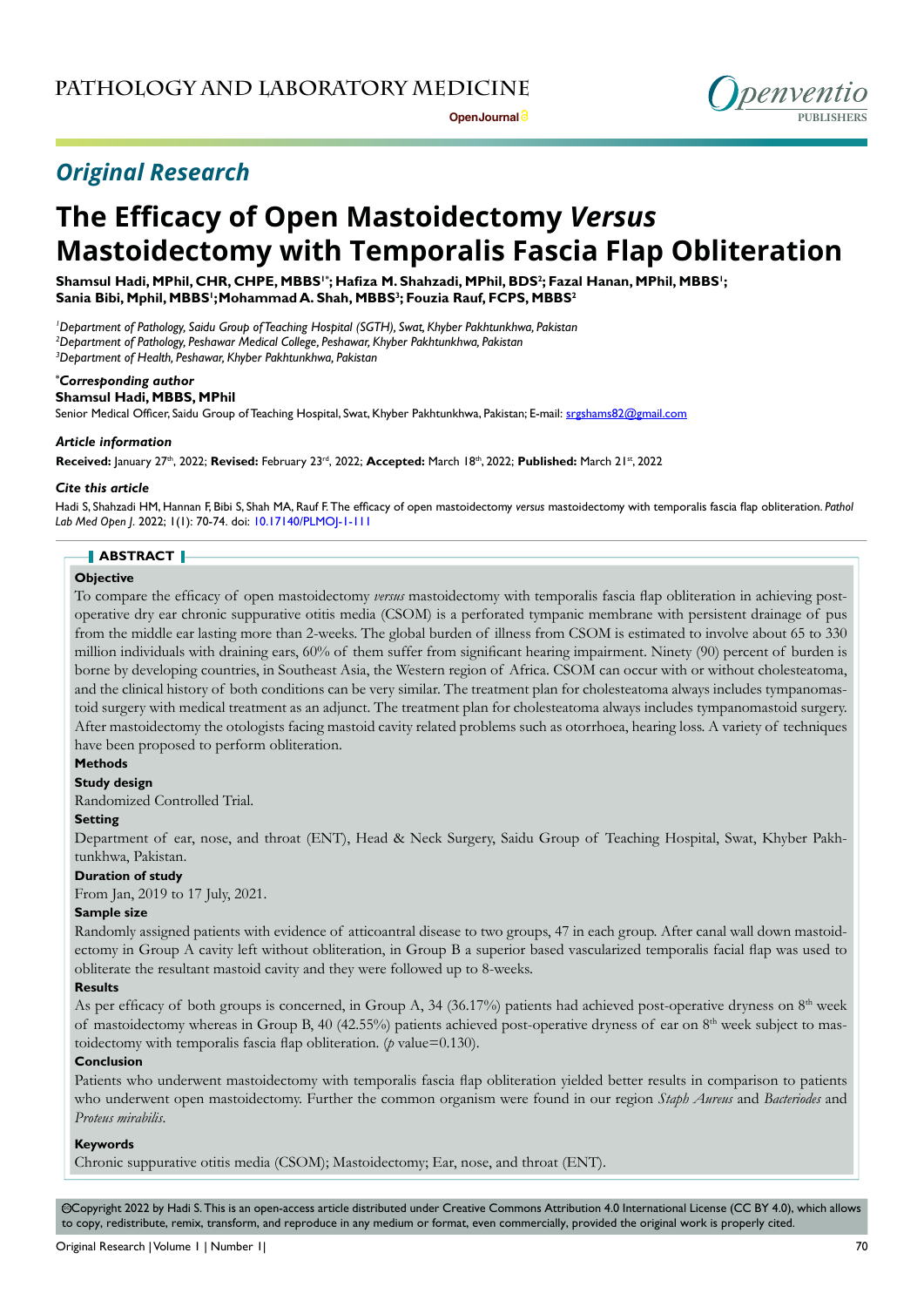#### **INTRODUCTION**

Chronic suppurative otitis media (CSOM) is a perforated tym-<br>panic membrane with persistent drainage of pus from the middle ear lasting more than 2-weeks.<sup>1,2</sup> The global burden of illness from CSOM estimated to involve about 65 to 330 million individuals with draining ears, 60% of them were suffers from significant hearing impairment. Ninety (90) percent of burden is borne by developing countries, in Southeast Asia, the Western region of Africa. CSOM can occur with or without cholesteatoma, and the clinical history of both conditions can be very similar. The treatment plan for cholesteatoma always includes tympanomastoid surgery with medical treatment as an adjunct. $3-5$ 

The yearly incidence of CSOM, to be 39 cases per 100,000 persons in children and adolescents aged 15-years and younger. In Britain, 0.9% of children and 0.5% of adults have CSOM. In Israel, only 0.039% of children are affected. Other populations at increased risk include children from Guam, Hong Kong, South Africa, and the Solomon Islands.<sup>[6-12](#page-3-2)</sup>

The anatomy and function of the eustachain tube play a significant role in the increased risk. The eustachain tube is wider and more open in these populations than in others, thus placing them at increased risk for nasal reflux of bacteria common to acute otitis media and recurrent acute otitis media and leading to more frequent development of CSOM.[13-17](#page-4-0)

Certain population subsets are at increased risk for developing CSOM. The Native American and Eskimo populations demonstrate an increased risk of infection. Eight percent of Native Americans and up to 12% of Eskimos are affected by CSOM.<sup>18,19</sup>

The prevalence of CSOM appears to be distributed equally between males and females. Exact prevalence in different age groups is unknown; however, some studies estimate the yearly incidence of CSOM to be 39 cases per 100,000 in children and adolescents aged 15-years and younger.<sup>20</sup>

## **MATERIALS AND METHODS**

## **Study Design**

Randomized Control Trial.

## **Setting**

Department of ear, nose, and throat (ENT) and Head and Neck Surgery, Saidu Group of Teaching Hospital, Swat, Khyber Pakhtunkhwa, Pakistan.

## **Duration of Study**

From January, 2019 to July, 2021.

## **Sample Size**

Sample size was calculated by using World Health Organization

(WHO) calculator with following parameters. Level of significance 5%, Power of test 80%, P1=90% and P2=70%.

Sample size, N=94

Group A=Patients undergoes mastoidectomy. Group B=Patients undergoes mastoidectomy with temporalis fascia flap obliteration.

#### **Sampling Technique**

Non-probability consecutive sampling (Block randomization).

#### **Sample Selection**

**Inclusion criteria:** 1. Patient suffering from chronic suppurative otitis media, atticoantral (Squamous) disease; 2. Underwent radical and modified radical mastoidectomy; 3. Age gender is 15-years and less than 60-years; 4. Complete removal of cholesteatoma and granulations during surgery.

**Exclusion criteria:** 1. Patient having an intracranial complication of chronic suppurative otitis media; 2. Patient having facial nerve palsy and granulation arising from facial nerve; 3. Mastoidectomy performed for conditions other than chronic suppurative otitis media.

## **Data Collection**

Patients fulfilling the inclusion criteria and scheduled for mastoidectomy were selected from the Department of ENT, Head and Neck Surgery, Saidu Teaching Hospital, Swat, Khyber Pakhtunkhwa, Pakistan. Patient's demographic data along with registration number was entered on the proforma. After the informed consent, explaining procedures, its benefits and complications to the patients and then was randomly assigned into two groups based on lottery method. Group A will undergo open mastoidectomy and Group B will undergo mastoidectomy with temporalis fascia flap obliteration. Follow-up was done after a 8-weeks interval.

From both groups the pus were collected from the affected ears, through standard aseptic technique. The collected pus samples were placed in an aerobic jar and transported within one hour to the pathology Department of SMC/Saidu Group of Teaching Hospital (SGTH) for routine microbiological culture and identification.

Subjective assessment was done by finding out from patients about the absence or presence of discharge and objective assessment was done by microscopy to assess the presence or absence of discharge in the operated ear.

Data was collected by the author and an experienced consultant who have performed all the procedures.

All the data was recorded on the proforma and subjected to analysis to measure the objectives.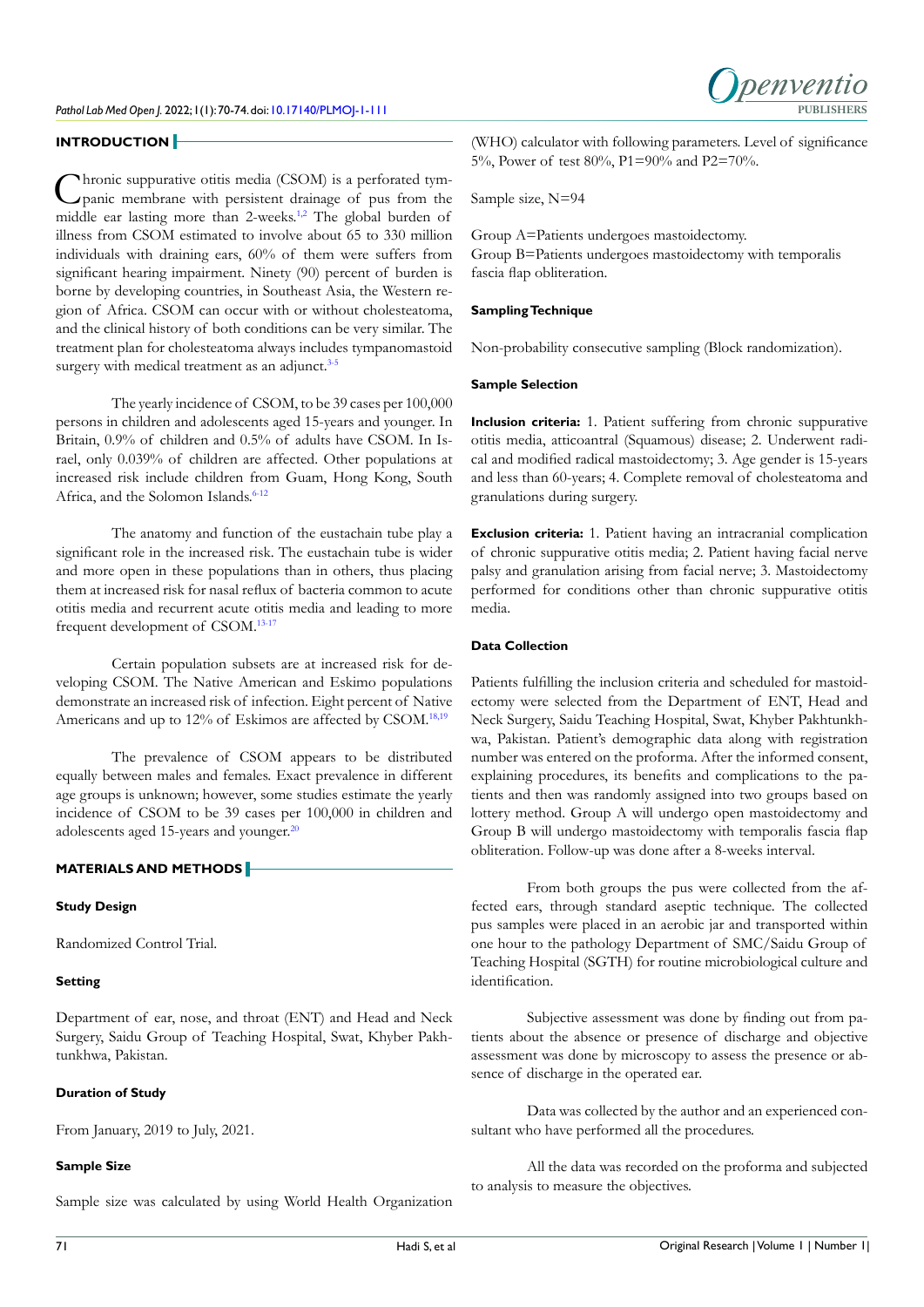### **Data Analysis**

Data was entered and analysed in statistical package for the social sciences (SPSS) version 20. Categorical variables like gender were described in frequency and percentages. Quantitative variables like age were described in mean+standard deviation. Chi-square  $(\chi^2)$ test was used to determine the difference in proportion in two groups and *p*<0.05 was considered significant.

## **RESULTS**

Age distribution, in Group A, 15 (15.95%) patients recorded in the 15-30-years age group. In age group 31-45-years, 15 (15.95%) patients were recorded whereas 17 (18.08%) patients were recorded in age group of 46-60-years. In the same manner, in Group B, 15 (15.95%) patients were recorded in the 15-30-years age group. In age group 31-45-years, 15 (15.95%) patients were recorded whereas 17 (18.08%) patients were recorded in age group of 46-60-years (Table 1).

| <b>Age Group</b> | Group A     | Group B     | Total       |
|------------------|-------------|-------------|-------------|
| 15-30-years      | 15 (15.95%) | 15 (15.95%) | 30 (31.91%) |
| 31-45-years      | 15 (15.95%) | 15 (15.95%) | 30 (31.91%) |
| 46-60-years      | 17 (18.08%) | 17 (18.08%) | 34 (36.17%) |
| Total            | 47 (50%)    | 47 (50%)    | 94 (100%)   |

We collected different types of microorganisms and found that *Staphylococcus aureus*, *Proteus mirabilis*, *Bacteriodes* were the most prevalent bacteria while *Acinetobacter boumenii* and *Pseudomonas aeruginosa* species were also causing CSOM (Table 2).

| Table 2. Different Microorganism Isolated<br>from Ear Discharge |                   |  |  |
|-----------------------------------------------------------------|-------------------|--|--|
| <b>Microbes</b>                                                 | <b>Percentage</b> |  |  |
| Staph. aureus                                                   | 35%               |  |  |
| Bacteriodes spp.                                                | 20%               |  |  |
| Proteus mirabilis                                               | 15%               |  |  |
| Peptococcus spp.                                                | 10%               |  |  |
| E. coli                                                         | 5%                |  |  |
| Strep. pyogenes                                                 | 3%                |  |  |
| Strep pneumonia                                                 | 2%                |  |  |
| Other microorganisms                                            | 10%               |  |  |

In gender wise distribution, 28 (29.78%) patients were recorded as male while 19 (20.21%) patients were recorded as Females. In the same manner, in Group B, 26 (27.65%) patients were recorded as Males while 21 (22.34%) were recorded as females. (Table 3).

| Age Group | Group A     | Group B     | Total       |
|-----------|-------------|-------------|-------------|
| Male      | 28 (29.78%) | 26 (27.65%) | 54 (57.44%) |
| Female    | 19 (20.21%) | 21 (22.34%) | 40 (42.55%) |
| Total     | 47 (50%)    | 47 (50%)    | 94 (100%)   |

**PUBLISHERS**

Denven

As per efficacy of both groups is concerned, in Group A, 34 (36.17%) patients had achieved post-operative dryness on 8<sup>th</sup> week of mastoidectomy whereas in Group B, 40 (42.55%) patients achieved post-operative dryness of ear on 8<sup>th</sup> week subject to mastoidectomy with temporalis fascia flap obliteration  $(p=0.130)$ (Table 4).

| <b>Efficacy</b> | Groups      |                | Total       |         |
|-----------------|-------------|----------------|-------------|---------|
|                 | Group A     | <b>Group B</b> |             | b-value |
| Yes             | 34 (36.17%) | 40 (42.55%)    | 74 (78.72%) | 0.130   |
| No              | 13 (13.82%) | 07 (7.44%)     | 20 (21.27%) |         |
| Total           | 47 (50%)    | 47 (50%)       | 94 (100%)   |         |

Stratification of efficacy of mastoidectomy *versus* mastoidectomy with temporalis fascia flap obliteration with respect to gender and age is recorded at Tables 5 and 6 respectively.

| Gender | <b>Efficacy</b> | Group A     | <b>Group B</b> | b-value |
|--------|-----------------|-------------|----------------|---------|
| Male   | Yes             | 21 (22.34%) | 17 (18.08%)    | 0978    |
|        | No              | 06 (6.38%)  | 04 (4.25%)     |         |
|        | Yes             | 13 (13.82%) | 23 (24.46%)    | 0.055   |
| Female | No              | 07 (7.44%)  | 03(3.19%)      |         |

| <b>Age Group</b> | <b>Efficacy</b> | Group A    | <b>Group B</b> | b-value |
|------------------|-----------------|------------|----------------|---------|
| 15-30-years      | Yes             | 11(11.70%) | 12 (12.7%)     | 0.665   |
|                  | No              | 04 (4.25%) | 03(3.19%)      |         |
| 31-45-years      | Yes             | 11(11.70%) | 13 (13.8%)     | 0.361   |
|                  | No              | 04 (4.25%) | 02(2.12%)      |         |
| 46-60-years      | Yes             | 12(12.7%)  | 15 (15.95%)    | 0.203   |
|                  | No              | 05 (5.31%) | 02(2.12%)      |         |

#### **DISCUSSION**

CSOM was more prevalent in children and young adults than in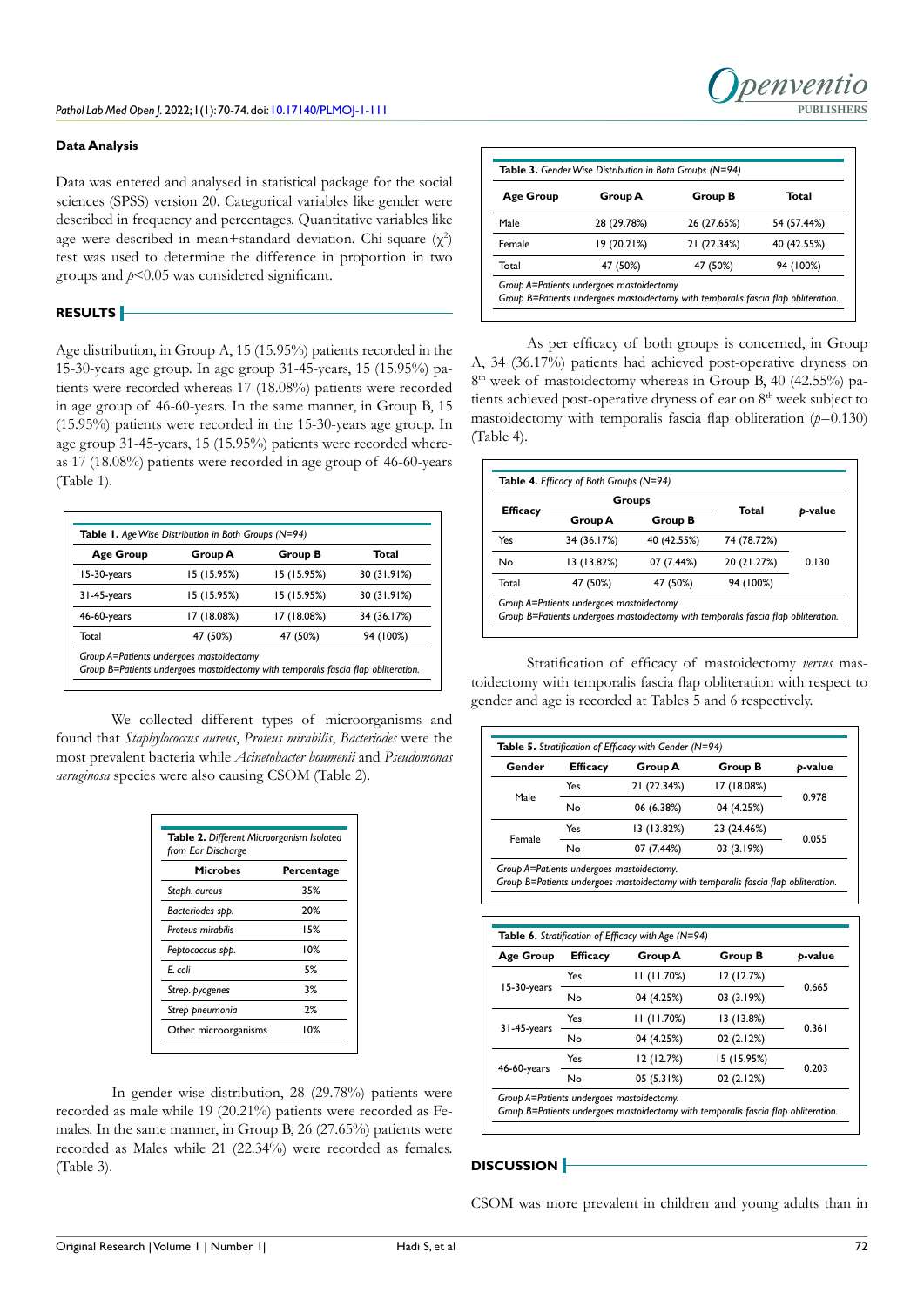## *Pathol Lab Med Open J.* 2022; 1(1): 70-74. doi: [10.17140/PLMOJ-1-111](http://dx.doi.org/10.17140/PLMOJ-1-111)



elders. The same study was reported by different countries like In-dia, Africa and Pakistan.<sup>[1](#page-3-0)</sup> Allots of reasons can explain the above situation in children because the eustachain tubes in children are shorter, narrower and more horizontal than in adults.<sup>[2,3](#page-3-3)</sup>

The most prevalent microbes were found in our study as shown in Table 2 *Staph. aureus, Bacteriodes* and *Proteus mirabilis* as well as other microorganisms the above finding were also shown by many clinician and researchers.<sup>[20,](#page-4-2)[22-24](#page-4-3)</sup>

McKenzie et al<sup>[24](#page-4-4)</sup> well-demonstrated evidence of chronic suppurative otitis in a skull found in Norfolk, UK, which is thought to be from the Anglo-Saxon period. Radiologic changes in the mastoid caused by previous infection have been seen in a number of specimens, including 417 temporal bones from South Dakota Indian burials and 15 prehistoric Iranian temporal bones[.25,26](#page-4-5)

As per age distributions, the generally success rate of tympano-plasty, with or without mastoidectomy, in the management of chronic paediatric otitis media, was high and did not depend on patient age, the status of the contralateral ear, the inclusion or absence of surgical mastoidectomy, or the method of mastoidectomy[.27](#page-4-6) Our study also shows that there was no difference in age. *Tympano plasty*, with or without mastoidectomy, is highly effective for treatment of chronic otitis media in children.<sup>[27-29](#page-4-6)</sup>

In gender wise distribution, patients undergoes mastoidectomy with temporalis fascia flap obliteration females who have comparatively better results than males for unknown reason. May be the female are more sensitive and hygenic compared with males (Table 3).

The application of for tympanoplasty has been very useful in the past in spite of the comparatively worse vibration characteristics of the rigid material. These findings are according to our own experiences with autologous cartilaginous transplant for the treatment of COSM and retraction cholesteatoma.[27-29](#page-4-6)

As per efficacy of both groups is concerned, in Group A,  $36.17\%$  patients had achieved post-operative dryness on  $8<sup>th</sup>$  week of mastoidectomy whereas in Group B, 42.55% patients achieved post-operative dryness of ear on 8<sup>th</sup> week subject to mastoidectomy with temporalis fascia flap obliteration. The same results are also shown by other surgeons and clinicians,  $p=0.130$ ,  $30,31$ 

Efficacy wise the patients undergoing mastoidectomy with temporalis fascia flap obliteration were better than undergoing mastoidectomy for CSOM. On relating average hearing improvement post-operatively with eustachain tube function in the ears with cured flap i.e. was 50%. It was detected that in ears with normal eustachain tube function post-operative hearing increase was 55% whereas in ears with eustachain tube dysfunction post-operative hearing gain (Table 4).

Globally, there was increase awareness about the significant morbidity of ear discharge. The fatten recognition of the role of mastoid obliteration in success of post-operative dry ear has significant management implications. Our study has furnished

valuable information in this regard and will help to improve the existing situation with a positive influence on the overall outcome of management.

#### **CONCLUSION**

Our study proved that patients who underwent mastoidectomy with temporalis fascia flap obliteration yielded better results in comparison to patients who underwent open mastoidectomy. Further the common organism were found in our region Staph Aureus and Bacteriodes and Proteus mirabilis. More studied required to further evaluate these patients in prospective study.

#### **FUNDING**

There is no financial support.

## **CONFLICTS OF INTEREST**

The authors declare that they have no conflicts of interest.

## **REFERENCES**

<span id="page-3-0"></span>1. Poorley VK, Lyer A. Study of bacterial flora in chronic otitis media and itsclinical significance. *Indian J Otolaryngol Head and Neck Surg.* 2002; 54: 91-95. doi: [10.1007/BF02968724](http://doi.org/10.1007/BF02968724)

<span id="page-3-3"></span>2. Mansoor T, Mussani MA, Khalid G, Kumal M. Pseudomonas aeruginosa in Chronic Otitis media: Sensitivity spectrum against various antibiotics in Karachi. *J Ayub Med Coll Abbottabad*. 2009; 21(2): 120-123.

<span id="page-3-1"></span>3. Mawson S, Pollack M. Special role of Pseudomonas aeruginosa in chronic otitis media. *Ann Otol Rhinol Laryngol Head and Neck Surg*. 1988; 97(Suppl 130): 10-13. 46: 488-497.

4. Meyerhoff WL, Kim CS, Paparella MM. Pathology of chronic otitis media. *Ann Otol Rhinol Laryngol*. 1978; 87(6 Pt 1): 749-760. doi: [10.1177/000348947808700602](http://doi.org/10.1177/000348947808700602)

5. Kenna MA. Microbiology of chronic suppurative otitis media. *Ann Otol RhinolLaryngol*. 1988; 97(suppl 131): 9-10.

<span id="page-3-2"></span>6. Kenna MA. Etiology and pathogenesis of chronic suppurative otitis media. *Ann Otol Rhino Laryngol.* 1988; 97(Suppl 131): 16-17.

7. Kim JB, Park DC, Cha CI, Yeo SG. Relationship between pediatric obesity and otitis media with effusion. *Arch Otolaryngol Head Neck Surg*. 2007; 133(4): 379-382. doi: [10.1001/archotol.133.4.379](http://doi.org/10.1001/archotol.133.4.379)

8. Jones LL, Hassanien A, Cook DG, Britton J, Leonardi-Bee J. Parental smoking and the risk of middle ear disease in children: A systematic review and meta-analysis. *Arch PediatrAdolesc Med.* 2012; 166(1): 18-27. doi: [10.1001/archpediatrics.2011.158](http://doi.org/10.1001/archpediatrics.2011.158)

9. Greenberg D, Hoffman S, Leibovitz E, Dagan R. Acute otitis media in children: Association with day care centers - antibacterial resistance, treatment, and prevention. *Paediatr Drugs*. 2008; 10(2):